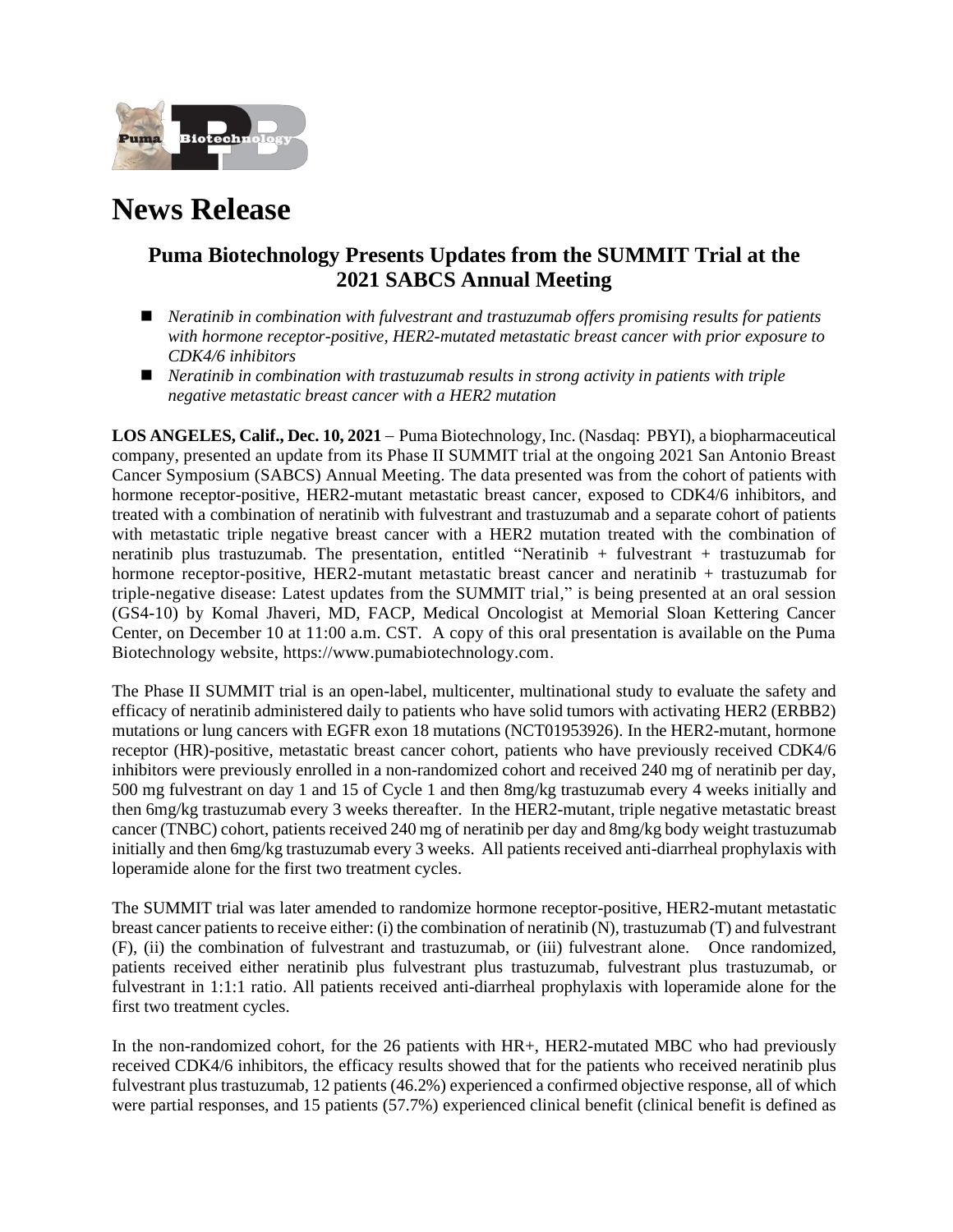confirmed complete response or partial response, or stable disease for at least 24 weeks). The median duration of response was 14.4 months and the median progression-free survival was 8.2 months (Table 1).

For the randomized portion of the trial, for the patients with HR+, HER2*-*mutated MBC who had previously received CDK4/6 inhibitors, no patient in either the fulvestrant plus trastuzumab or fulvestrant alone arm experienced a confirmed objective response. In the 7 randomized patients who received the combination of neratinib, trastuzumab and fulvestrant, 2 patients (28.6%) experienced a confirmed objective response, including one complete response (14.3%) and one partial response (14.3%), and 2 patients (28.6%) experienced clinical benefit (clinical benefit is defined as confirmed complete response or partial response or stable disease for at least 24 weeks). The median duration of response was not reached and the median progression-free survival was 6.2 months (Table 1).

For all 33 patients with HR+, HER2*-*mutated MBC, who had previously received CDK4/6 inhibitors, who received the combination of neratinib plus trastuzumab plus fulvestrant, the efficacy results showed that 14 patients (42.4%) experienced a confirmed objective response, including one complete response (3.0%) and 13 partial responses (39.4%), and 17 patients (51.5%) experienced clinical benefit (clinical benefit is defined as confirmed complete response or partial response or stable disease for at least 24 weeks). The median duration of response was 14.4 months and the median progression-free survival was 7.0 months (Table 1).

| Table 1: Efficacy findings from HR+ MBC patients                         |                                   |                                     |                                   |                                 |                                |  |  |
|--------------------------------------------------------------------------|-----------------------------------|-------------------------------------|-----------------------------------|---------------------------------|--------------------------------|--|--|
|                                                                          | Non-randomized<br>$(N+F+T, n=26)$ | <b>Randomized</b><br>$(N+F+T, n=7)$ | <b>Randomized</b><br>$(F+T, n=7)$ | <b>Randomized</b><br>$(F, n=7)$ | All $N+F+T$<br>$(N+F+T, n=33)$ |  |  |
| Objective response (confirmed $CR/PR)^{a}$ , n (%)                       | 12(46.2)                          | 2(28.6)                             | $\overline{0}$                    | $\Omega$                        | 14 (42.4)                      |  |  |
| <b>CR</b>                                                                | $\mathbf{0}$                      | 1(14.3)                             | $\overline{0}$                    | $\Omega$                        | 1(3.0)                         |  |  |
| <b>PR</b>                                                                | 12(46.2)                          | 1(14.3)                             | $\mathbf{0}$                      | $\mathbf{0}$                    | 13 (39.4)                      |  |  |
| Best overall response<br>(confirmed or unconfirmed PR or $CR$ ), $n$ (%) | 15(57.7)                          | 3(42.9)                             | $\boldsymbol{0}$                  | $\Omega$                        | 18 (54.5)                      |  |  |
| Median DOR <sup>b</sup> , months $(95\% \text{ CI})$                     | 14.4 $(6.4-NE)$                   | <b>NE</b>                           | <b>NE</b>                         | <b>NE</b>                       | 14.4 $(6.4-NE)$                |  |  |
| Clinical benefit <sup>c</sup> , $n$ (%)                                  | 15(57.7)                          | 2(28.6)                             | $\boldsymbol{0}$                  | $\mathbf{0}$                    | 17(51.5)                       |  |  |
| Median PFS, months (95% CI)                                              | $8.2(4.0-15.1)$                   | $6.2 (2.1-NE)$                      | $3.9(1.9-4.1)$                    | $4.1(1.6-4.1)$                  | 7.0(4.2–12.7)                  |  |  |
| Median duration of treatment, months (range)                             | $8.7(1.0-22.1)$                   | $5.0(0.7-13.2)$                     | $3.5(0.8-4.1)$                    | $2.1(0.7-4.1)$                  | $6.5(0.7-22.1)$                |  |  |

Note: Data cut-off: 10 September 2021. Tumor response based on: investigator tumor assessments (RECIST v1.1) for HR+ cohorts

CR, confirmed response; PR, partial response; CI, confidence interval; DOR, duration of response; NE, not estimable; PFS, progression-free survival

<sup>a</sup> Objective response defined as either a complete or partial response that is confirmed no less than 4-weeks after the criteria for response are initially met

<sup>b</sup> Kaplan-Meier analysis

<sup>c</sup> Clinical benefit is defined as confirmed CR or PR or stable disease (SD) for  $\geq$ 24 weeks (within +/– 7-day visit window)

Based on the results from the randomized portion of the trial, for patients with hormone receptor-positive, HER2-mutant metastatic breast cancer, the Independent Data Monitoring Committee (IDMC) recommended closing enrollment to the fulvestrant plus trastuzumab and fulvestrant alone arms of the trial and recommended continuing enrollment in the neratinib plus trastuzumab plus fulvestrant arm of the trial. To date, the Company has enrolled 19 additional patients in this triplet arm of the trial.

For the 18 patients with HER2*-*mutant triple negative breast cancer (TNBC) who received fulvestrant plus trastuzumab, 6 patients (33.3%) experienced a confirmed objective response, including one complete response (5.6%) and 5 partial responses (27.8%), and 7 patients (38.9%) experienced clinical benefit (clinical benefit is defined as confirmed complete response or partial response or stable disease for at least 24 weeks). The median duration of response has not been reached and the median progression-free survival was 6.2 months (Table 2).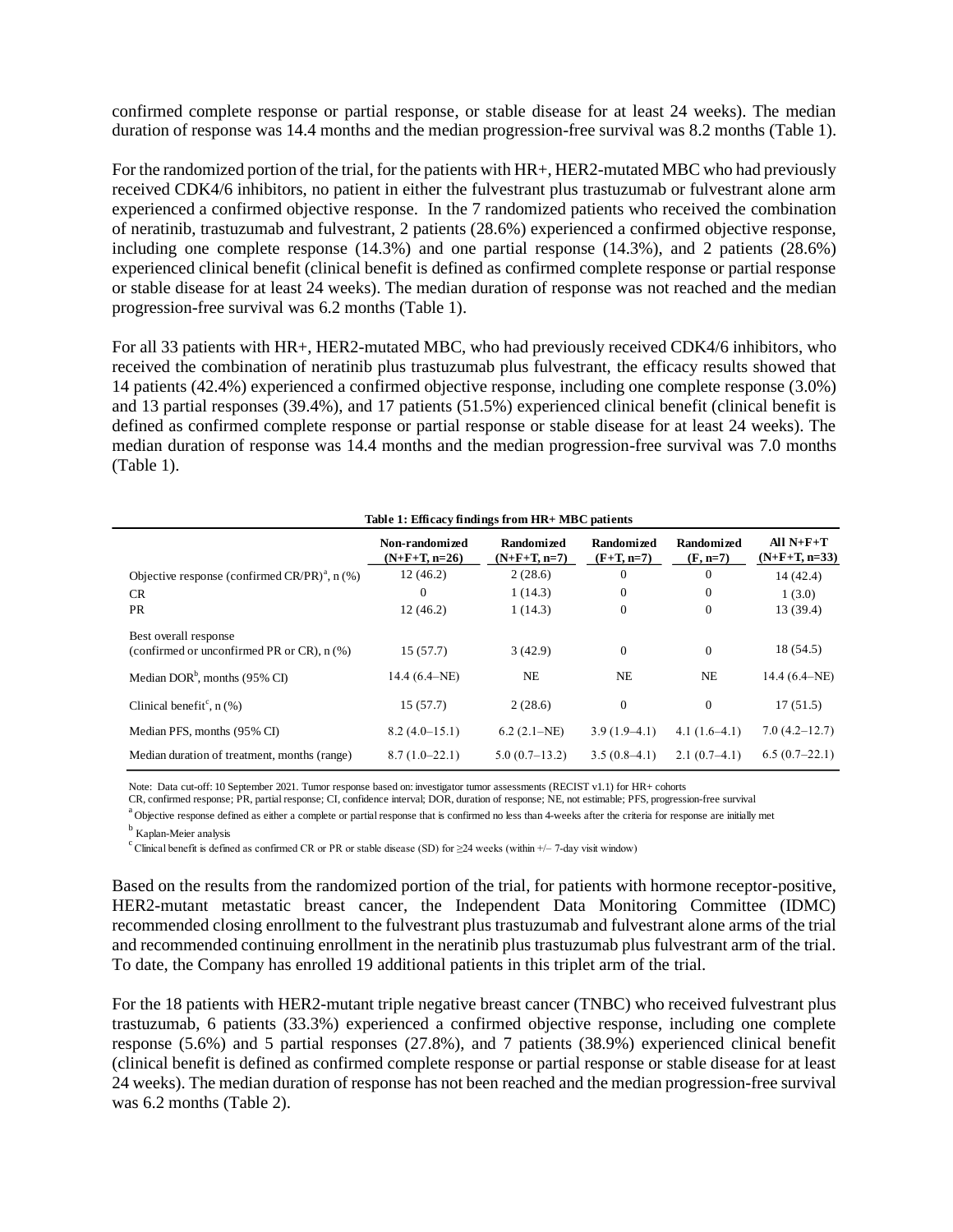|  | Table 2: Efficacy findings from TNBC patients |
|--|-----------------------------------------------|
|  |                                               |

|                                                                            | TNBC<br>$(N+T, n=18)$ |
|----------------------------------------------------------------------------|-----------------------|
| Objective response (confirmed $CR/PR$ ) <sup>a</sup> , n (%)               | 6(33.3)               |
| CR.                                                                        | 1(5.6)                |
| PR.                                                                        | 5(27.8)               |
| Best overall response<br>(confirmed or unconfirmed PR or $CR$ ), $n$ $%$ ) | 7(38.9)               |
| Median DOR <sup>b</sup> , months (95% CI)                                  | NE.                   |
| Clinical benefit <sup>c</sup> , $n$ (%)                                    | 7(38.9)               |
| Median PFS, months (95% CI)                                                | $6.2(2.1-8.2)$        |
| Median duration of treatment, months (range)                               | $4.4(0.3-15.4)$       |

Note: Data cut-off: 10 September 2021. Tumor response based on: investigator tumor assessments (RECIST v1.1 or

modified PERCIST) for TNBC cohorts; TNBC cohort analysis ongoing

CR, confirmed response; PR, partial response; CI, confidence interval; DOR, duration of response; NE, not estimable; PFS, progression-free survival

<sup>a</sup> Objective response defined as either a complete or partial response that is confirmed no less than 4-weeks after the criteria for response are initially met <sup>b</sup> Kaplan-Meier analysis

<sup>c</sup> Clinical benefit is defined as confirmed CR or PR or stable disease (SD) for  $\geq$ 24 weeks (within +/– 7-day visit window)

The safety profile observed in patients treated with neratinib in the SUMMIT study was consistent with that observed previously in metastatic patients with HER2 amplified tumors. The interim safety results of the study showed that the most frequently observed adverse event was diarrhea. For the 33 safety-evaluable HR-positive breast cancer patients who received the combination of neratinib plus trastuzumab plus fulvestrant, 15 patients (45.5%) reported grade 3 diarrhea. One patient (3.0%) permanently discontinued neratinib due to diarrhea. For the 18 safety-evaluable triple negative breast cancer patients who received the combination of neratinib plus trastuzumab, 3 patients (16.7%) reported grade 3 diarrhea. No patient permanently discontinued neratinib due to diarrhea.

"For patients treated with CDK4/6 inhibitors without seeing tumor reversal, combination therapy with neratinib, fulvestrant and trastuzumab presents a promising new treatment option," said Dr. Jhaveri. "Neratinib is not only effective in treating early stage HER2-positive breast cancer but has been seen as being efficacious in helping combat secondary HER2 mutations as well."

Alan H. Auerbach, Chief Executive Officer and President of Puma, added, "We are pleased to see the activity of neratinib in both the hormone receptor-positive and triple negative breast cancer cohorts of the SUMMIT trial. We look forward to obtaining data from the 19 additional patients who have been enrolled post expansion of the neratinib plus trastuzumab plus fulvestrant arm of the randomized trial, as per the IDMC, which we anticipate we will be able to present in the first half of 2022."

#### **About HER2-Positive Breast Cancer**

Up to 20% of patients with breast cancer tumors over-express the HER2 protein (HER2-positive disease) and in the ExteNET study, 57% of patients were found to have tumors that were hormonereceptor positive. HER2-positive breast cancer is often more aggressive than other types of breast cancer, increasing the risk of disease progression and death. Although research has shown that trastuzumab can reduce the risk of early stage HER2-positive breast cancer recurring, up to 25% of patients treated with trastuzumab experience recurrence within 10 years, the majority of which are metastatic recurrences.

#### **About Puma Biotechnology**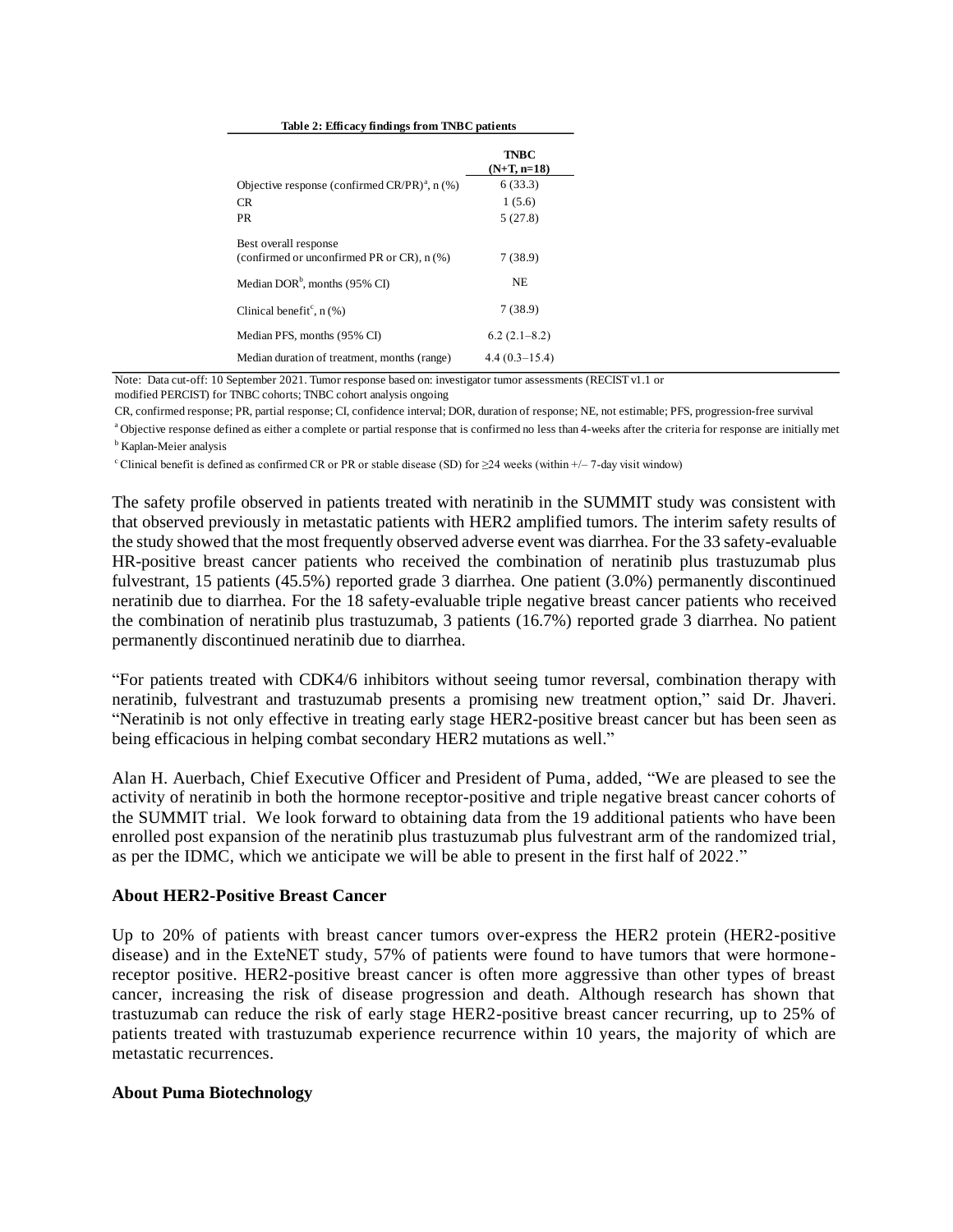Puma Biotechnology, Inc. is a biopharmaceutical company with a focus on the development and commercialization of innovative products to enhance cancer care. Puma in-licenses the global development and commercialization rights to PB272 (neratinib, oral), PB272 (neratinib, intravenous) and PB357. Neratinib, oral was approved by the U.S. Food and Drug Administration in 2017 for the extended adjuvant treatment of adult patients with early stage HER2-overexpressed/amplified breast cancer, following adjuvant trastuzumab-based therapy, and is marketed in the United States as NERLYNX® (neratinib) tablets. In February 2020, NERLYNX was also approved by the FDA in combination with capecitabine for the treatment of adult patients with advanced or metastatic HER2-positive breast cancer who have received two or more prior anti-HER2-based regimens in the metastatic setting. NERLYNX was granted marketing authorization by the European Commission in 2018 for the extended adjuvant treatment of adult patients with early-stage hormone receptor-positive HER2-overexpressed/amplified breast cancer and who are less than one year from completion of prior adjuvant trastuzumab-based therapy. NERLYNX is a registered trademark of Puma Biotechnology, Inc.

Further information about Puma Biotechnology may be found at [www.pumabiotechnology.com.](http://www.pumabiotechnology.com/)

## **Important Safety Information Regarding NERLYNX® (neratinib) U.S. Indication**

#### **NERLYNX® (neratinib) tablets, for oral use**

## **INDICATIONS AND USAGE: NERLYNX is a kinase inhibitor indicated:**

- As a single agent, for the extended adjuvant treatment of adult patients with early stage HER2 positive breast cancer, to follow adjuvant trastuzumab-based therapy.
- In combination with capecitabine, for the treatment of adult patients with advanced or metastatic HER2-positive breast cancer, who have received two or more prior anti-HER2 based regimens in the metastatic setting.

## **CONTRAINDICATIONS: None**

#### **WARNINGS AND PRECAUTIONS:**

- Diarrhea: Manage diarrhea through either NERLYNX dose escalation or loperamide prophylaxis. If diarrhea occurs despite dose escalation or loperamide, treat with loperamide, additional antidiarrheals, fluids, and electrolytes as clinically indicated. Withhold NERLYNX in patients experiencing severe and/or persistent diarrhea. Permanently discontinue NERLYNX in patients experiencing Grade 4 diarrhea or Grade ≥ 2 diarrhea that occurs after maximal dose reduction.
- Hepatotoxicity: Monitor liver function tests monthly for the first 3 months of treatment, then every 3 months while on treatment and as clinically indicated. Withhold NERLYNX in patients experiencing Grade 3 liver abnormalities and permanently discontinue NERLYNX in patients experiencing Grade 4 liver abnormalities.
- Embryo-Fetal Toxicity: NERLYNX can cause fetal harm. Advise patients of potential risk to a fetus and to use effective contraception.

#### **ADVERSE REACTIONS:**

The most common adverse reactions (reported in  $\geq$  5% of patients) were as follows:

- NERLYNX as a single agent: Diarrhea, nausea, abdominal pain, fatigue, vomiting, rash, stomatitis, decreased appetite, muscle spasms, dyspepsia, AST or ALT increased, nail disorder, dry skin, abdominal distention, epistaxis, weight decreased, and urinary tract infection.
- NERLYNX in combination with capecitabine: Diarrhea, nausea, vomiting, decreased appetite, constipation, fatigue/asthenia, weight decreased, dizziness, back pain, arthralgia, urinary tract infection, upper respiratory tract infection, abdominal distention, renal impairment, and muscle spasms.